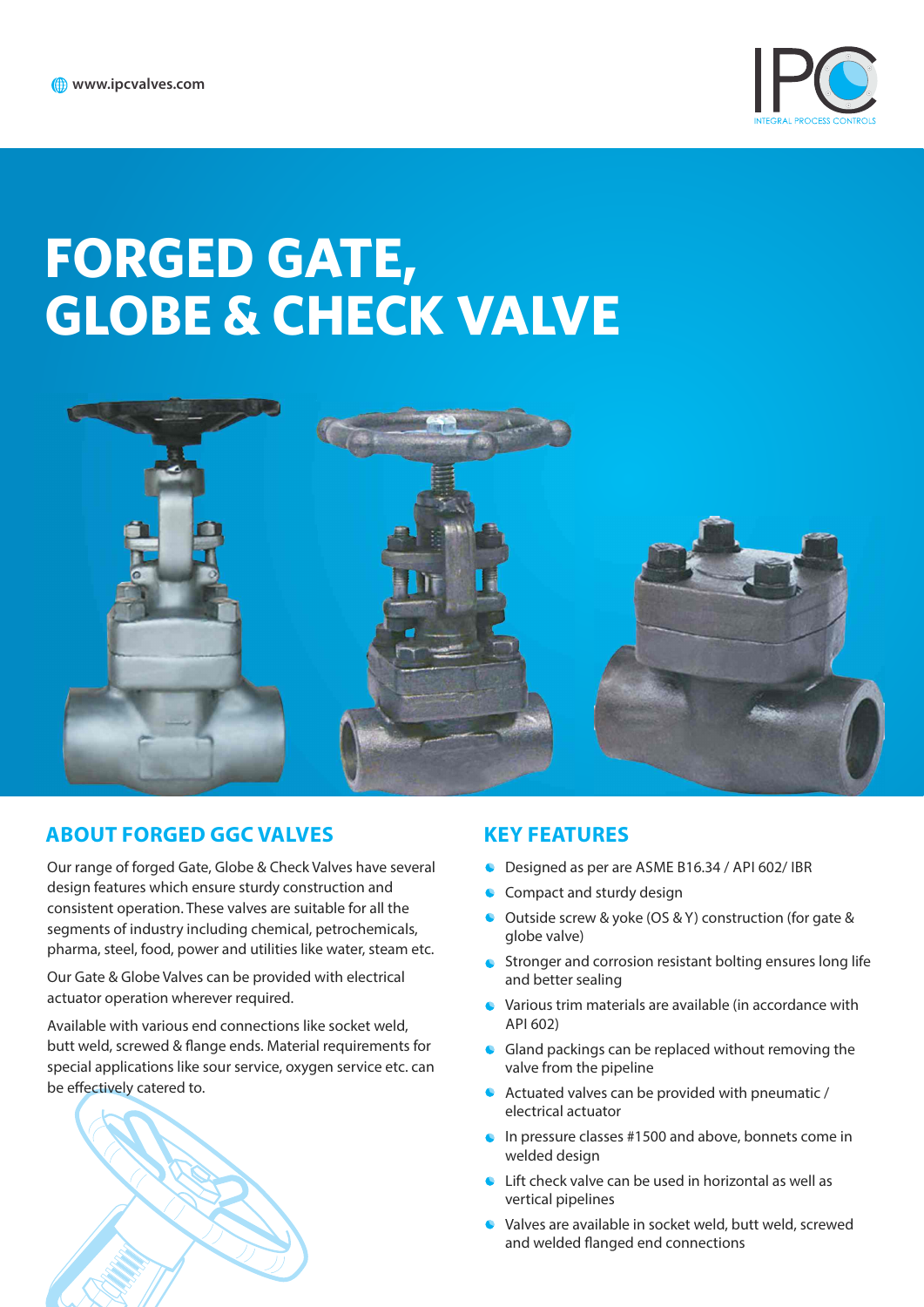

**FORGED GATE VALVE**



# **SPECIFICATIONS**

#### **Codes & Standards**

| General design & mfg      | API 602/ISO 15761/ASME B 16.34 |
|---------------------------|--------------------------------|
| • Pressure temp rating    | ASME B 16.34                   |
| • Face to face dimensions | Manufacturer's standard        |
| Inspection and testing    | API 598 / BS 12266-1           |
| • End connections         | ASMF R 16.11                   |

#### **Technical Specifications**

| Valve type        | Outside Screw and Yoke (OS&Y),<br>bolted/welded bonnet |  |  |
|-------------------|--------------------------------------------------------|--|--|
| Construction type | Rising stem, non-rising handwheel,<br>standard port    |  |  |
| • End connection  | Socket Weld, Screwed, Butt Weld<br>and welded flanged  |  |  |
| • Size range      | DN 15 to DN 50                                         |  |  |
| Seat leakage      | API 598                                                |  |  |
| Pressure class    | #800, #1500, #2500, #4500                              |  |  |
| Operation         | Handwheel / Actuated<br>(electrical/pneumatic)         |  |  |

#### **Standard Material of Construction (MOC)**

| • Valve Body | A105/F11. Cl.2 / F22 Cl. 3/F91 /<br>F304 / F316 |
|--------------|-------------------------------------------------|
| • Wedge      | CA15 / CF8 / CF8M                               |
| • Valve Seat | SS410 / SS304 / SS316                           |
| ● Stem       | SS410 / SS304 / SS316                           |



#### **Class**

| <b>SIZE</b>          | <b>NPS</b> | 1/2" | 3/4"              | $1^{\prime\prime}$ | 11/2"                                   | 2 <sup>''</sup> |
|----------------------|------------|------|-------------------|--------------------|-----------------------------------------|-----------------|
|                      | DN         | 15   | 20                | 25                 | 40                                      | 50              |
| ØP (Min)             |            | 9    | 12                | 17                 | 28                                      | 36              |
| L                    |            | 85   | 90                | 105                | 127                                     | 150             |
| В                    |            | 160  | 175               | 200                | 270                                     | 310             |
| ΦD                   |            |      | 1/2" NPT 3/4" NPT | 1" NPT             | 11/2" NPT                               | 2" NPT          |
| F <sub>2</sub> (Min) |            | 14   | 14                | 17.5               | 18.5                                    | 19.5            |
| ΦE                   |            |      |                   |                    | 22.2/21.8 27.6/27.2 34.3/33.9 49.2/48.8 | 61.7/61.2       |
| F (Min)              |            | 9.5  | 12.5              | 12.5               | 12.5                                    | 16              |
| ØW (APRX)            |            | 100  | 100               | 105                | 150                                     | 150             |
| WEIGHT~              |            | 1.8  | 2.4               | 3.2                | 7.0                                     | 10              |

#### **Class**

| <b>SIZE</b>          | <b>NPS</b> | 1/2" | 3/4"                    | $1^{\prime\prime}$ | 11/2"                                   | 2"        |
|----------------------|------------|------|-------------------------|--------------------|-----------------------------------------|-----------|
|                      | <b>DN</b>  | 15   | 20                      | 25                 | 40                                      | 50        |
| ØP (Min)             |            | 9    | 12                      | 15                 | 27                                      | 34        |
| L                    |            | 90   | 105                     | 127                | 150                                     | 245       |
| B                    |            | 175  | 200                     | 270                | 310                                     | 350       |
| ΦD                   |            |      | 1/2" NPT 3/4" NPT1" NPT |                    | 11/2" NPT                               | $2"$ NPT  |
| F <sub>2</sub> (Min) |            | 14   | 14                      | 17.5               | 18.5                                    | 19.5      |
| ΦE                   |            |      |                         |                    | 22.2/21.8 27.6/27.2 34.3/33.9 49.2/48.8 | 61.7/61.2 |
| F (Min)              |            | 9.5  | 12.5                    | 12.5               | 12.5                                    | 16        |
| ØW (APRX)            |            | 100  | 105                     | 150                | 150                                     | 200       |
| WEIGHT~              |            | 2.4  | 3.2                     | 7.0                | 10                                      | 13        |

All dimensions are in mm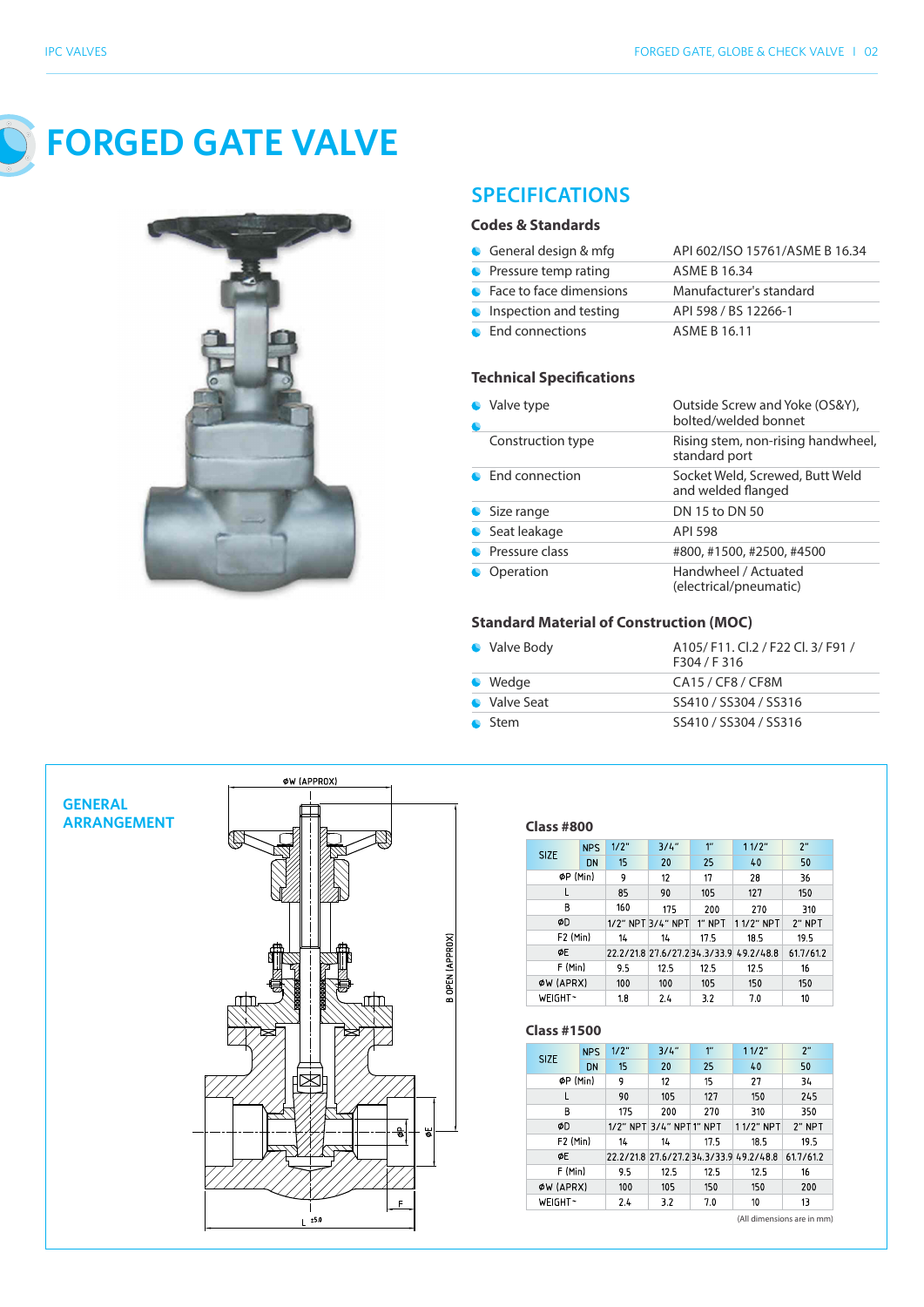

**FORGED GLOBE VALVE**



# **SPECIFICATIONS**

#### **Codes & Standards**

| General design & mfg            | API 602/ISO 15761/ASME B 16.34 |
|---------------------------------|--------------------------------|
| • Pressure temp rating          | ASME B 16.34                   |
| • Face to face dimensions       | Manufacturer's standard        |
| <b>C</b> Inspection and testing | API 598 / BS 12266-1           |
| • End connections               | ASMF B 16.11                   |

#### **Technical Specifications**

| Valve type        | Outside Screw and Yoke (OS&Y),<br>bolted/welded bonnet |
|-------------------|--------------------------------------------------------|
| Construction type | Rising stem, rising handwheel,<br>standard port        |
| • Fnd connection  | Socket Weld, Screwed, Butt Weld<br>and welded flanged  |
| • Size range      | DN 15 to DN 50                                         |
| ● Seat leakage    | API 598                                                |
| Pressure class    | #800, #1500, #2500, #4500                              |
| Operation         | Handwheel / Actuated<br>(electrical/pneumatic)         |

#### **Standard Material of Construction (MOC)**

| • Valve Body   | A105/F11. Cl.2 / F22 Cl. 3/F91 /<br>F304 / F316 |
|----------------|-------------------------------------------------|
| $\bullet$ Plug | CA15 / CF8 / CF8M                               |
| • Valve Seat   | SS410 / SS304 / Ss316                           |
| <b>C</b> Stem  | SS410 / SS304 / Ss316                           |



#### **Class**

| <b>SIZE</b>          | <b>NPS</b> | 1/2" | 3/4"              | $1^{\prime\prime}$ | 11/2"                                   | 2"        |
|----------------------|------------|------|-------------------|--------------------|-----------------------------------------|-----------|
|                      | DN         | 15   | 20                | 25                 | 40                                      | 50        |
| ØP (Min)             |            | 9    | 12                | 17                 | 28                                      | 36        |
| L                    |            | 85   | 90                | 105                | 127                                     | 150       |
| B                    |            | 160  | 175               | 200                | 270                                     | 310       |
| ΦD                   |            |      | 1/2" NPT 3/4" NPT | 1" NPT             | 11/2" NPT                               | $2$ " NPT |
| F <sub>2</sub> (Min) |            | 14   | 14                | 17.5               | 18.5                                    | 19.5      |
| ΦE                   |            |      |                   |                    | 22.2/21.8 27.6/27.2 34.3/33.9 49.2/48.8 | 61.7/61.2 |
| F (Min)              |            | 9.5  | 12.5              | 12.5               | 12.5                                    | 16        |
| ØW (APRX)            |            | 100  | 100               | 105                | 150                                     | 150       |
| WEIGHT~              |            | 1.8  | 2.4               | 3.2                | 7.0                                     | 10        |

#### **Class**

| <b>SIZE</b> | <b>NPS</b>           | 1/2" | 3/4"                     | 1 <sup>''</sup> | 11/2"                                   | 2"        |
|-------------|----------------------|------|--------------------------|-----------------|-----------------------------------------|-----------|
|             | DN                   | 15   | 20                       | 25              | 40                                      | 50        |
|             | ØP (Min)             | 8    | 9                        | 14              | 25                                      | 27        |
|             |                      | 90   | 105                      | 127             | 150                                     | 245       |
| B           |                      | 175  | 200                      | 270             | 310                                     | 350       |
| ΦD          |                      |      | 1/2" NPT 3/4" NPT 1" NPT |                 | 11/2" NPT                               | 2" NPT    |
|             | F <sub>2</sub> (Min) | 14   | 14                       | 17.5            | 18.5                                    | 19.5      |
| ΦE          |                      |      |                          |                 | 22.2/21.8 27.6/27.2 34.3/33.9 49.2/48.8 | 61.7/61.2 |
| F (Min)     |                      | 9.5  | 12.5                     | 12.5            | 12.5                                    | 16        |
| ØW (APRX)   |                      | 100  | 105                      | 150             | 150                                     | 200       |
| WEIGHT~     |                      | 2.4  | 3.2                      | 7.0             | 10                                      | 13        |

All dimensions are in mm